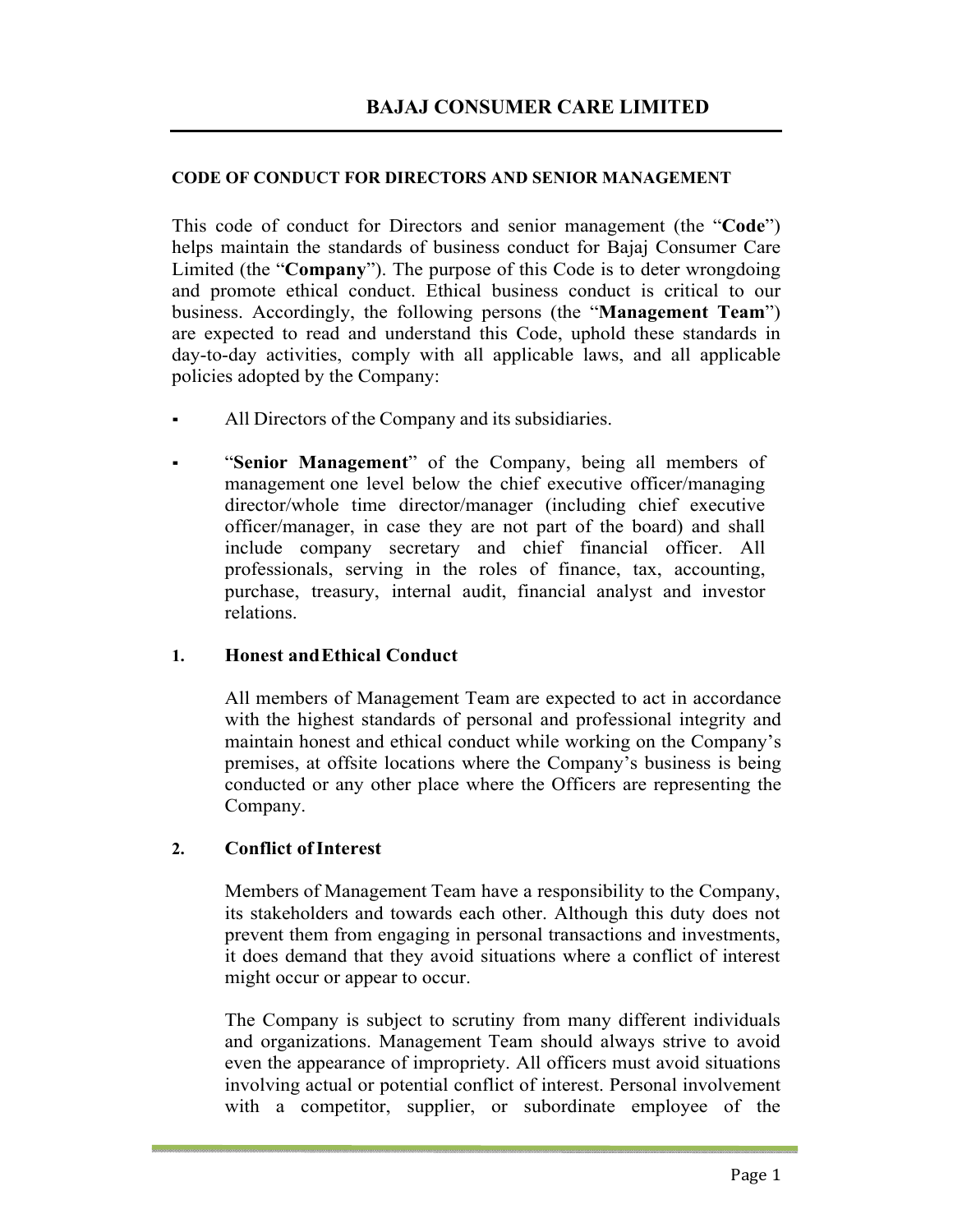Competitor Company, which impairs an employee's ability to exercise good judgment on behalf of the Company, creates an actual or potential conflict of interest. Supervisor- subordinate personal relationships also can lead to supervisory problems, possible claims of sexual harassment, and morale problems. An Officer involved in any of the types of relationships or situations described in this Code should immediately and fully disclose the relevant circumstances to his or her immediate supervisor, if any, or any other appropriate supervisor, or the Executive Director, for determination about whether a potential or actual conflict exists. If an actual or potential conflict is determined, the Company may take whatever corrective action appears appropriate according to the circumstances. Failure to disclose facts shall constitute grounds for disciplinary action.

A conflict of interest exists where the interests or benefits of one person or entity conflict with the interests or benefits of the Company. Examples include:

#### *(i) Employment/association vis-à-vis` outside employment/ association*

In consideration of employment/ association with the Company, members of Management Team are expected to devote our full attention to the business interests of the Company. They are prohibited from engaging in any activity that interferes with our performance or responsibilities to the Company or is otherwise in conflict with or prejudicial to the Company. This Policies prohibit any employee from accepting simultaneous employment/ association with a Company's supplier, customer, developer or competitor, or any other company with which the Company is in discussions or negotiations or from taking part in any activity that enhances or supports a competitor's position.

Additionally, they must disclose to the Company any interest that they have that may conflict with the business of the Company.

#### *(ii) Other Directorships*

It is a conflict of interest to serve as a director of any company that competes with the Company. Directors are required to disclose their directorships in other companies including changes if any, to the Board of Directors and the Company Secretary from time to time.

#### *(iii) Business Interests*

If a member of Management Team is considering investing in a Company's customer, supplier, developer or competitor, he/she must first take great care to ensure that these investments do not compromise their responsibilities to the Company. Many factors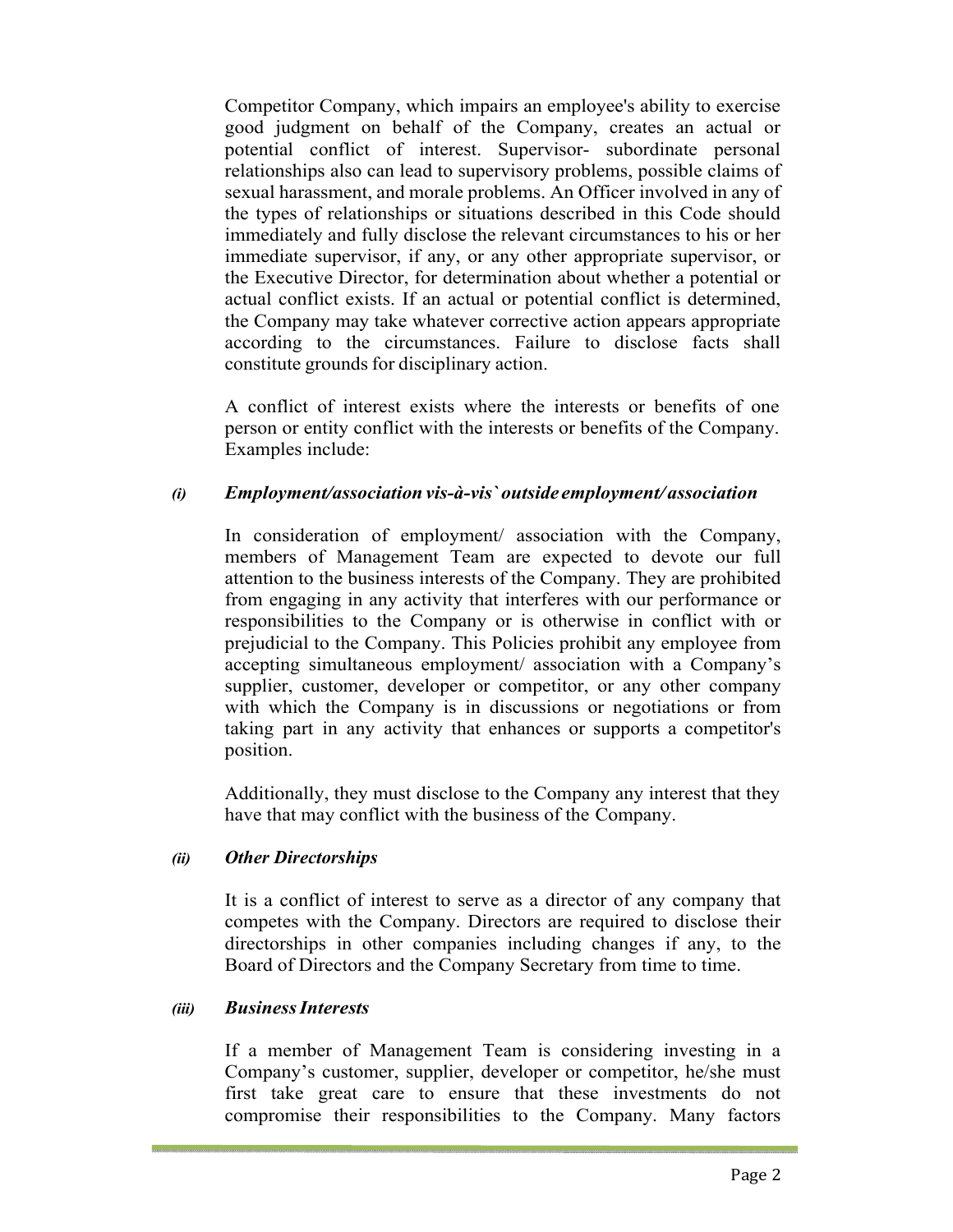should be considered in determining whether a conflict exists, including the size and nature of the investment; ability to influence the Company's decisions; access to confidential information of the Company or of the other company; and the nature of the relationship between the Company and the other company.

#### *(iv) Related Parties*

As a general rule, Members of the Management Team avoid conducting Company's business with a relative, or with a business in which a relative is associated in any significant role. The term 'Relatives' shall have the meaning ascribed to it under applicable law and includes 'relatives' as defined under the Companies Act, 2013, as amended, the Securities and Exchange Board of India (Listing Obligations and Disclosure Requirements) Regulations, 2015 and the relevant Accounting Standards.

Members of the Management Team of the Company shall disclose any related party transactions to the Audit Committee from time to time. Any dealings with a related party must be conducted in such a way that no preferential treatment is given to this business.

The Company discourages the employment of relatives in positions or assignments within the same department and prohibits the employment of such individuals in positions that have a financial or other dependence or influence (e.g., an auditing or control relationship, or a supervisor/subordinate relationship).

The purpose of this policy is to prevent the organizational impairment and conflicts that are a likely outcome of the employment of relatives or significant others, especially in a supervisor/subordinate relationship. If a question arises about whether a relationship is covered by this policy, the Human Resources Department is responsible for determining whether an Officer's acknowledged relationship is covered by this policy and the decision. The Human Resources Department shall advise all affected Officers of this policy.

Prohibited relationship/reporting arrangement will be subject to corrective action, up to and including termination. If a prohibited relationship exists or develops between two Officers, the Officer in the senior position must bring this to the attention of his/her supervisor/Executive Director.

The Company retains the prerogative to separate the individuals at the earliest possible time, either by reassignment or by termination, if necessary.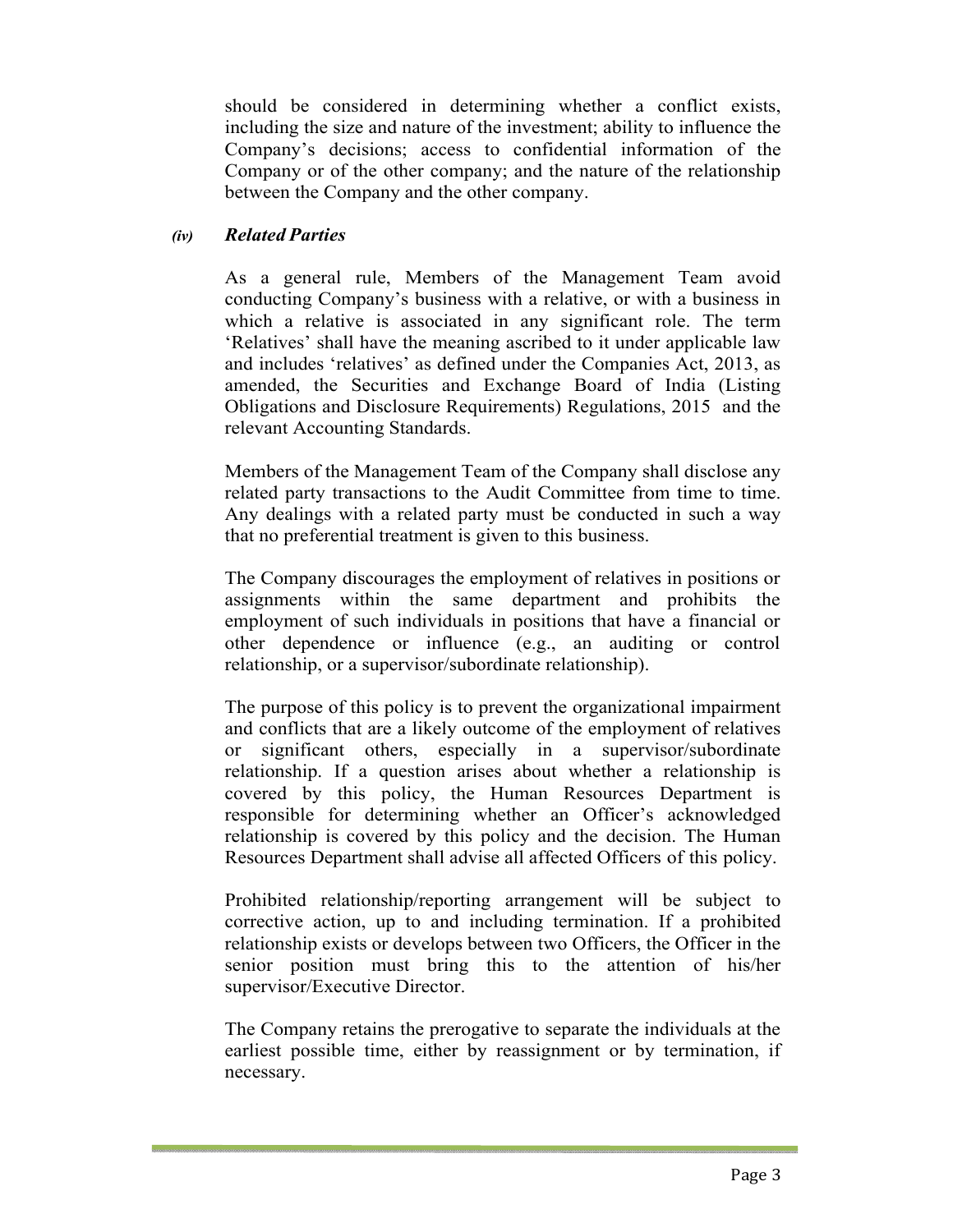## *(v) Other Situations*

Because other conflicts of interest may arise, it would be impractical to attempt to list all possible situations. If a proposed transaction or situation raises any questions or doubts in a member of Management Team's mind, he/ she should consult the Finance Department. Directors may consult the Chairman of the Board of Directors in case of any such instances. The Chairman may refer the same to the Legal Department for clarification.

# **3. Corporate Opportunities**

The members of Management Team may not exploit for their own personal gain opportunities that are discovered through the use of corporate property, information or position unless the opportunity is disclosed fully in writing to the Company's Board and the Board declines to pursue such opportunity.

## **4. Insider Trading**

In the normal course of business, members of Management Team of the Company may come into possession of significant, sensitive information. This information is the property of the Company and they have been entrusted with it. They may not gain any profit from it by buying or selling securities. Further they shall not tip others to enable them to gain profit for them or on behalf of them. The purpose of this Code is both to inform legal responsibilities and to make clear that the misuse of sensitive information is contrary to Company policy and applicable Indian securities laws.

As per the provisions of Securities and Exchange Board of India (Prohibition of Insider Trading) Regulations, 2015, as amended, it is prohibited to deal in shares / securities of the Company during the period trading window is closed by the company. Company's Secretarial Department will announce from time to time about opening and closing of trading window and all concerned to whom this code applicable are required to abstain from trading of shares and securities of the Company during the closure of trading window. Further, no insider shall trade in the securities of the Company, when in possession of Unpublished Price Sensitive Information.

Insider trading is a crime, penalized by fines and imprisonment for individuals. In addition, the Securities and Exchange Board of India may seek the imposition of a penalty. Insider traders must also disgorge any profits made and are often subjected to an injunction against future violations. Finally, insider traders may be subjected to civil liability in private lawsuits.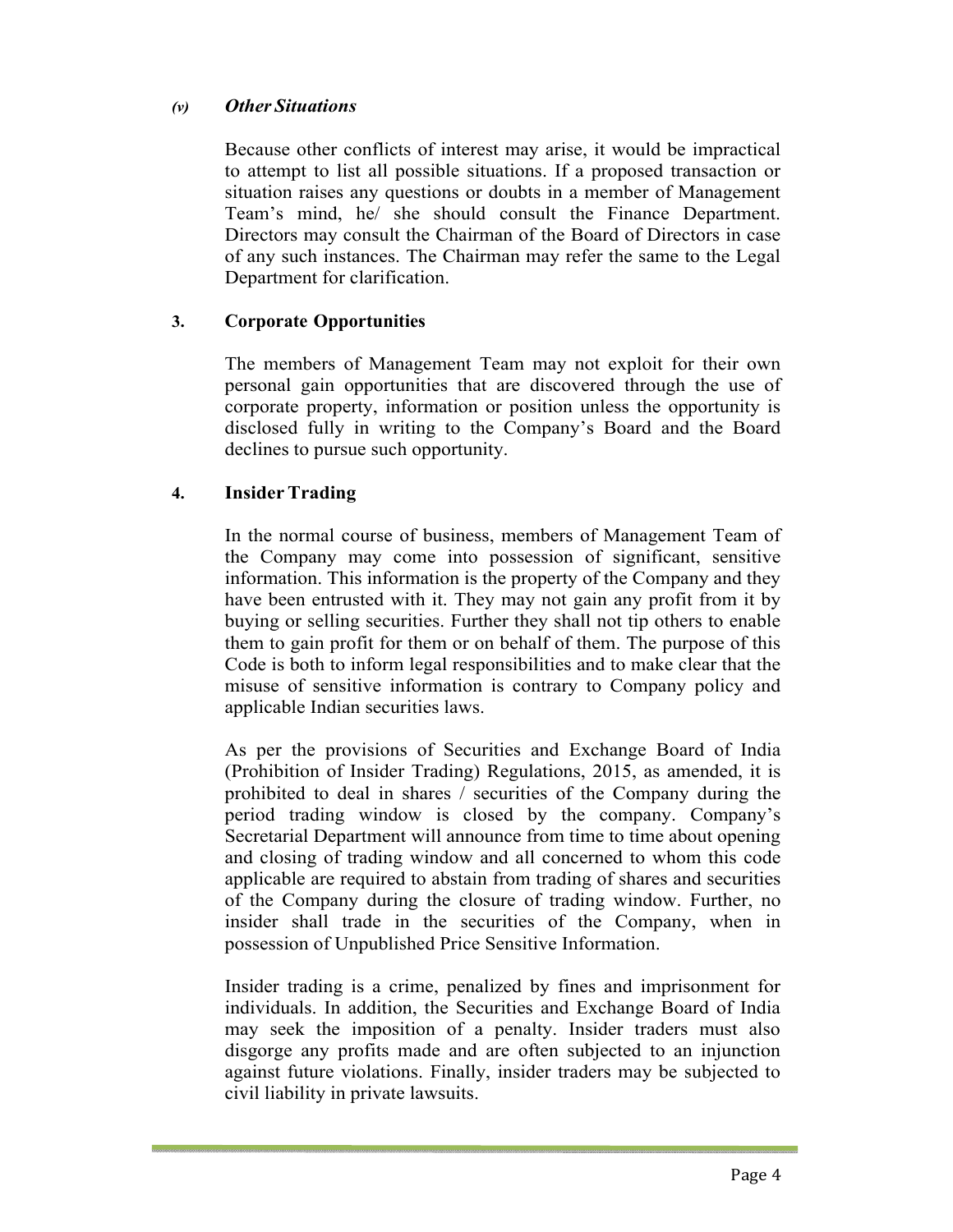Insider trading rules are strictly enforced, even in instances when the financial transactions seem small. You should read the Securities and Exchange Board of India (Prohibition of Insider Trading) Regulations, 2015, as amended carefully, paying particular attention to the specific policies and the potential criminal and civil liability and / or disciplinary action for insider trading violations. You should comply with the Securities and Exchange Board of India (Prohibition of Insider Trading) Regulations, 2015, as amended.

Members of Management Team of the Company who violate this Policy will also be subject to disciplinary action by the Company in addition to penalties under applicable laws, which may include but not limit to termination of employment/ association or of business relationship. All questions regarding the Company's Insider Trading Rules should be directed to the Secretarial Department.

## **5. Prohibition Against Short Selling of Company Stock**

No members of Management Team may, directly or indirectly, sell any equity security, including derivatives, of the Company if they

- a. does not own the security sold, or
- b. owns the security, does not deliver it against such sale (a "short sale ") within the applicable settlement cycle.

## **6. Compliance with Governmental Laws, Rules and Regulations**

Members of Management Team must comply with all applicable governmental laws, rules and regulations. Members of Management Team must acquire appropriate knowledge of the legal requirements relating to their duties and sufficient to enable them to recognize potential dangers, and to know when to seek advice from the finance department. Violations of applicable government laws, rules and regulations may subject Officers to individual criminal or civil liability as well as to disciplinary action by the Company. Such individual violations may also subject the Company to civil or criminal liability or the loss of reputation or business.

## **7. Violations of the Code**

Part of the job of a member of Management Team is to help enforce this Code. Members of Management Team must report all possible violations of this Code to the Human Resources department or the Secretarial department. Members of Management Team must cooperate in case of any internal or external investigation of possible violations. Reprisal, threat, retribution or retaliation against any person who has, in good faith, reported a violation of law, this Code or other Company policies or against any person who is assisting in any